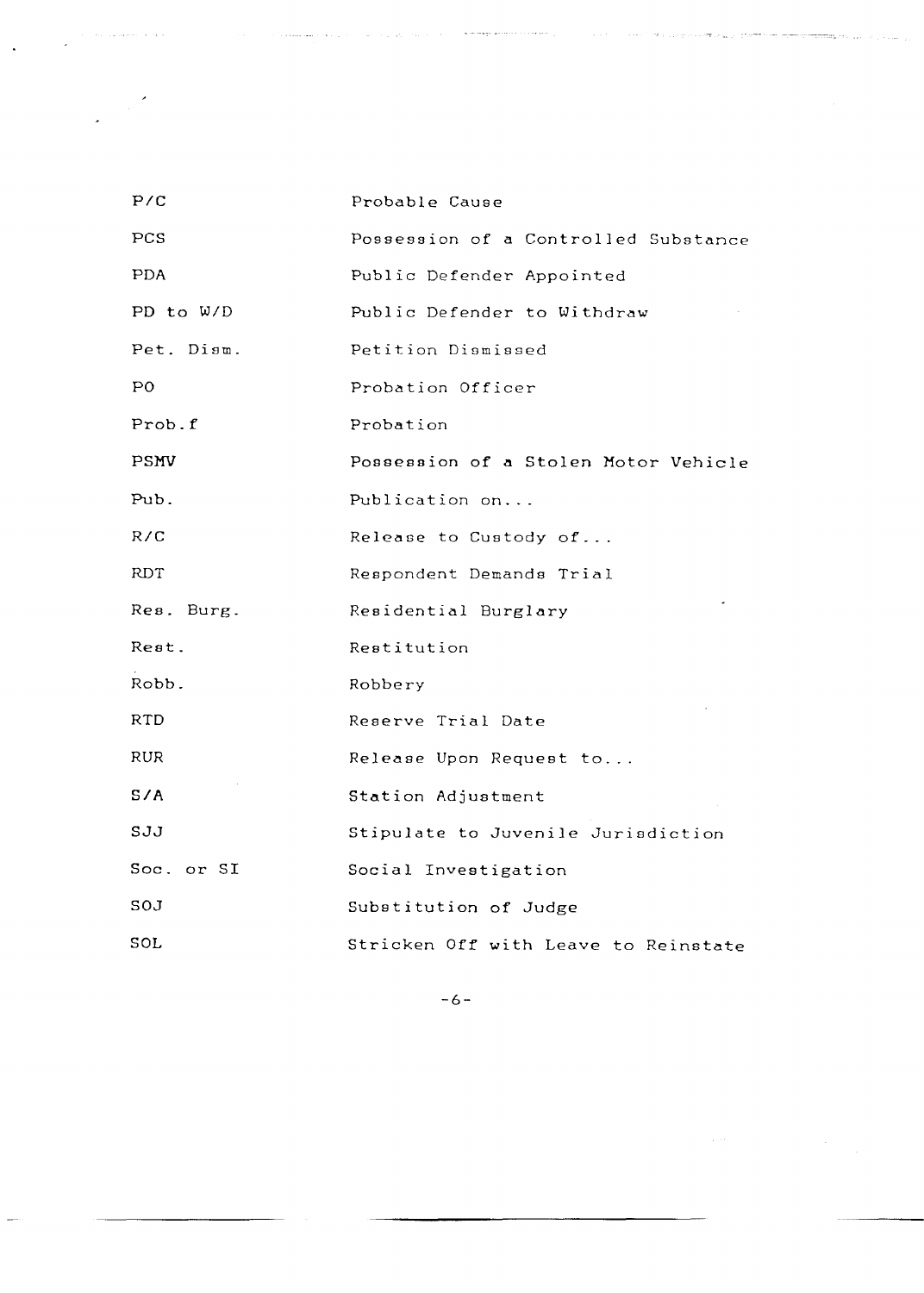| F VOP, F VOS   | Finding of Violation of Probation or<br>Finding of Violation of Supervision |
|----------------|-----------------------------------------------------------------------------|
| GAL            | Guardian Ad Litem                                                           |
| H/C            | Hold in Custody                                                             |
| HOC            | Hold on Call                                                                |
| I/C or IC      | In Court                                                                    |
| IPS            | Intensive Probation Services                                                |
| JAW            | Juvenile Arrest Warrant                                                     |
| JTDC           | Juvenile Temporary Detention Center                                         |
| JJ             | Juvenile Jurisdiction                                                       |
| Mo, MoIC       | Mother, Mother in court                                                     |
| MRAI           | Minor Requiring Authoritative<br>Intervention                               |
| M/R            | Motion Respondent                                                           |
| $\mathbf{u}$ r | Minor Respondent                                                            |
| M/S            | Motion State                                                                |
| MOD            | Mutual Order of Discovery                                                   |
| MTS            | Motion of Supress                                                           |
| MFUIN          | No Finding of Urgent and Immediate<br>Necessity                             |
| NOC            | Not on Call                                                                 |
| N P/C          | No Probable Cause                                                           |
| OACP           | Order to Amend Complaint or Petition                                        |

-5-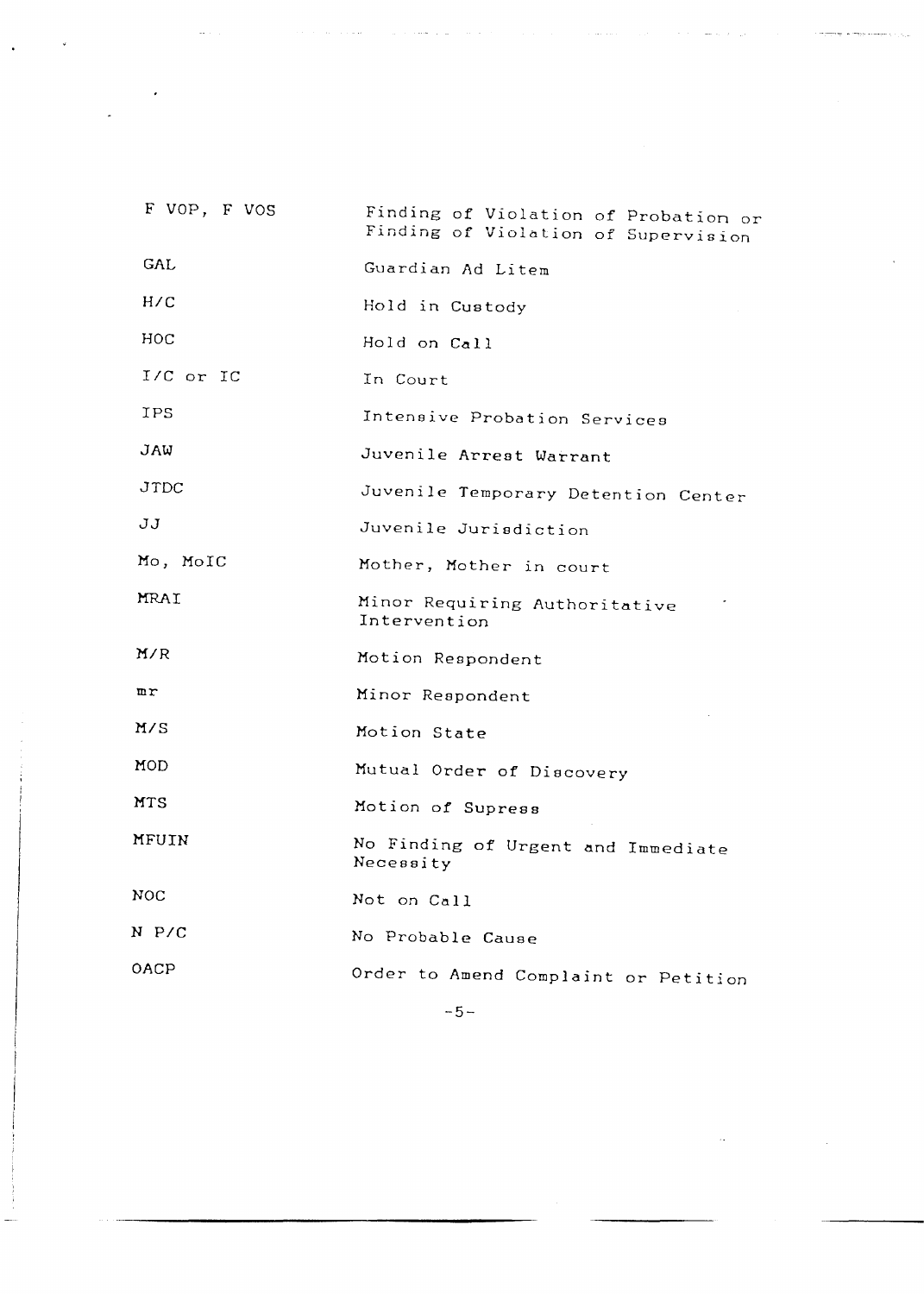| Den          | Denial of the charges                             |
|--------------|---------------------------------------------------|
| DCFS         | Department of Children and Family<br>Services     |
| DCS          | Delivery of a Controlled Substance                |
| Dec.         | Deceased                                          |
| Dis. Cond.   | Disorderly Conduct                                |
| Disc.        | Discovery                                         |
| $\rho$ isp.  | Disposition                                       |
| DOC          | Department of Corrections                         |
| ΕW           | Eye Witness                                       |
| EWIC, EWNIC  | Eye Witness in court, Eye Witness<br>not in court |
| Fa.          | Father                                            |
| Fdg.         | Finding                                           |
| Fdg.Del      | Finding of Delinquency                            |
| $_{\rm FIC}$ | Father in court                                   |
| F No P/C     | Finding no Probable Cause                         |
| FNUIN        | Finding of no Urgent and Immediate<br>Necessity   |
| Forg.        | Forgery                                           |
| $F$ P/C      | Finding Probable Cause                            |
| FUIN         | Finding of Urgent and Immediate<br>Necessity      |

 $\sqrt{2}$ 

 $\ddot{\phantom{a}}$ 

 $\frac{1}{2}$ 

 $\label{eq:1} \mathcal{L}(\mathcal{H}(\mathcal{H})) = \mathcal{L}(\mathcal{H}(\mathcal{H})) = \mathcal{L}(\mathcal{H}(\mathcal{H})) = \mathcal{L}(\mathcal{H}(\mathcal{H})) = \mathcal{L}(\mathcal{H}) = \mathcal{L}(\mathcal{H}) = \mathcal{L}(\mathcal{H})$ 

 $-4-$ 

 $\label{eq:2.1} \frac{1}{\sqrt{2\pi}}\int_{0}^{\infty} \frac{d\mu}{\sqrt{2\pi}}\frac{d\mu}{\sqrt{2\pi}}\frac{d\mu}{\sqrt{2\pi}}\frac{d\mu}{\sqrt{2\pi}}\frac{d\mu}{\sqrt{2\pi}}\frac{d\mu}{\sqrt{2\pi}}\frac{d\mu}{\sqrt{2\pi}}\frac{d\mu}{\sqrt{2\pi}}\frac{d\mu}{\sqrt{2\pi}}\frac{d\mu}{\sqrt{2\pi}}\frac{d\mu}{\sqrt{2\pi}}\frac{d\mu}{\sqrt{2\pi}}\frac{d\mu}{\sqrt{2\pi}}\frac{d\mu}{$ 

 $\label{eq:2} \frac{1}{\sqrt{2}}\left(\frac{1}{\sqrt{2}}\right)^{2} \left(\frac{1}{\sqrt{2}}\right)^{2} \left(\frac{1}{\sqrt{2}}\right)^{2} \left(\frac{1}{\sqrt{2}}\right)^{2} \left(\frac{1}{\sqrt{2}}\right)^{2} \left(\frac{1}{\sqrt{2}}\right)^{2} \left(\frac{1}{\sqrt{2}}\right)^{2} \left(\frac{1}{\sqrt{2}}\right)^{2} \left(\frac{1}{\sqrt{2}}\right)^{2} \left(\frac{1}{\sqrt{2}}\right)^{2} \left(\frac{1}{\sqrt{2}}\right)^{2} \left(\frac{$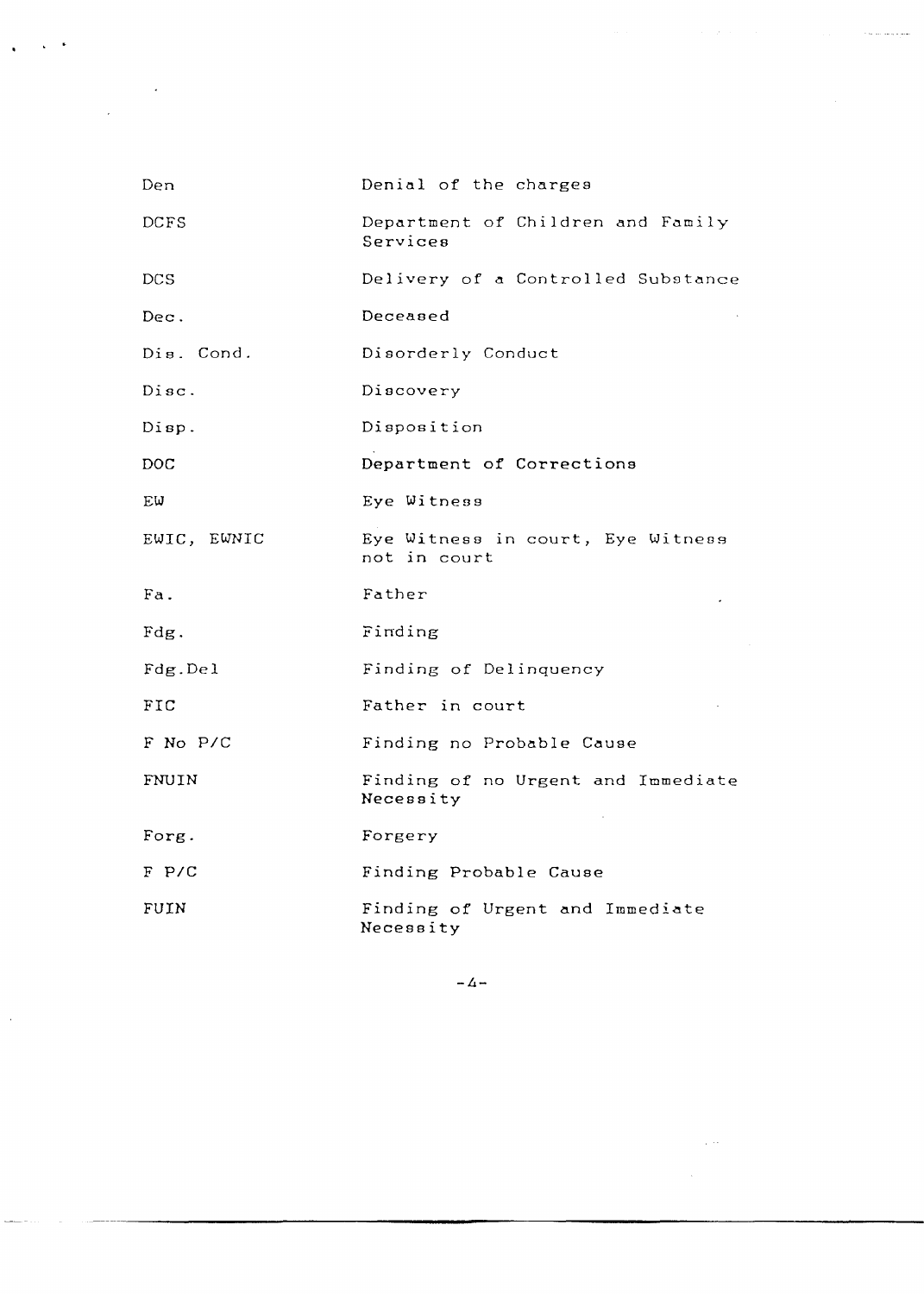## S. Ct. Rules 385 to 400

## **Explanatory Note**

The acueral values of article I of these rules. beginning with Supreme Court Rule 1, apply to both ciril and croninal proceedings

## PART A. WAIVERS AND PLEAS

#### Rule 401. Waiver of Counsel

(a) Waiver of Counsel. Any waiver of counsel shall be in open court. The court shall not permit a waiver of counsel by a person accused of an offense punishable by imprisonment without first, by addressing the defendant personally in open court, informing him of and determining that he understands the following:

(1) the nature of the charge:

 $(2)$  the minimum and maximum sentence prescribed by law, including, when applicable, the penalty to which the defendant may be subjected because of prior convictions or consecutive sentences: and

 $(3)$  that he has a right to counsel and, if he is indigent, to have counsel appointed for him by the court.

(b) Transcript. The proceedings required by this rule to be in open court shall be taken verbatim, and upon order of the trial court transcribed. filed and made a part of the common law record.

Amended June 1970, eff. Sept. 1, 1970; June 28, 1974, eff. Sept. 1, 1974; amended eff. Nov. 1, 1978; amended April 27, 1984, eff. July 1, 1984.

Formerly Ill.Rev.Stat.1991, ch. 110A, #401.

#### Rule 102. Pleas of Guilty or Stipulations Sufficient to Convict

In hearings on pleas of guilty, or in any case in which the defense offers to stipulate that the evidence is sufficient to convict, there must be substantial compliance with the following

(a) Admonitions to Defendant. The court shall not accept a plea of guilty or a stipulation that the evidence is sufficient to convict without first, by addressing the defendant personally in open court, informing him of and determining that he understands the following:

(1) the nature of the charge:

(2) the minimum and maximum sentence prescribed by law, including, when applicable, the penalty to which the defendant may be subjected because of prior convictions or consecutive sentences:

(3) that the defendant has the right to plead not guilty, or to persist in that plea if it has already been made, or to plead guilty; and

(4) that if he pleads guilty there will not be a trial of any kind, so that by pleading guilty he waives the right to a trial by jury and the right to be confronted with the witnesses against him; or that by stipulating the evidence is sufficient to convict, he waives the right to a trial by jury and the right to be confronted with any witnesses against him who have not testified.

(b) Determining Whether the Plea is Voluntary. The court shall not accept a plea of guilty without first determining that the plea is voluntary. If the tendered plea is the result of a plea agreement, the agreement shall be stated in open court. The court, by questioning the defendant personally in open court, shall confirm the terms of the plea agreement, or that there is no agreement, and shall determine whether any force or threats or any promises, apart from a niea agreement, were used to obtain the plea-

(c) Determining Factual Basis for Plea. The court shall not enter final judgment on a plea of guilty without first determining that there is a factual basis for the plea

(d) Plea Discussions and Agreements. When there is a plea discussion or plea agreement, the following provisions, in addition to the preceding paragraphs of this rule, soal annly:

(1) The trial judge shall not initiate plea discussions

(2) If a tentative plea agreement has been reached by the parties which contemplates entry of a plea of guilty in the expectation that a specified sentence will be imposed or that other charges before the court will be dismissed, the trial judge may permit, upon request of the parties, the disclosure to him of the tentative agreement and the reasons therefor in advance of the tender of the plea. At the same time he may also receive, with the consent of the defendant, evidence in aggravation or mitigation. The judge may then indicate to the parties whether he will concur in the proposed disposition; and if he has not yet received evidence in aggravation or mitigation, he may indicate that his concurrence is conditional on that evidence being consistent with the representations made to him. If he has indicated his concurrence or conditional concurrence, he shall so state in open court at the time the agreement is stated as required by paragraph (b) of this rule. If the defendant thereupon pleads guilty, but the trial judge later withdraws his concurrence or conditional concurrence, he shall so advise the parties and then call upon the defendant either to affirm or to withdraw his plea of guilty. If the defendant thereupon withdraws his plea, the trial judge shall recuse himself.

(3) If the parties have not sought or the trial judge has declined to give his concurrence or conditional concurrence to a plea agreement, he shall inform the defendant in open court at the time the agreement is stated as required by paragraph (b) of this rule that the court is not bound by the plea agreement, and that if the defendant persists in his plea the disposition may be different from that contemplated by the plea agreement.

(e) Transcript. In cases in which the defendant is charged with a crime punishable by imprisonment in the penitentiary, the proceedings required by this rule to be in open court shall be taken verbatim, and upon order of the trial court transcribed, filed, and made a part of the common law record.

(f) Plea Discussions, Plea Agreements, Pleas of Guilty Inadmissible Under Certain Circumstances. If a plea discussion does not result in a plea of guilty, or if a plea of guilty is not accepted or is withdrawn, or if judgment on a plea of guilty is reversed on direct or collateral review, neither the plea discussion nor any resulting agreement, plea, or judgment shall be admissible against the defendant in any criminal proceeding.

Adopted June 1970, eff. Sept. 1, 1970. Amended eff. Sept. 17, 1970; amended Jan. 5, 1981, eff. Feb. 1, 1981; May 20, 1997, eff. July 1, 1997.

Formerly Ill.Rev.Stat.1991, ch. 110A. 1402.

## Rule 403. Pleas and Waivers by Person Under 18

A person under the age of 18 years shall not, except in cases in which the penalty is by fine only, be permitted to

# **Appendix PP**



SENTENCES

NON-PROB

ΒŔ

This is a copy of the Waivers and Pleas section found in West's Illinois Criminal Laws and Procedures. The judge must follow the guidelines listed when accepting a defendant's plea of guilty. The intern heard the judge recite this every Monday in court.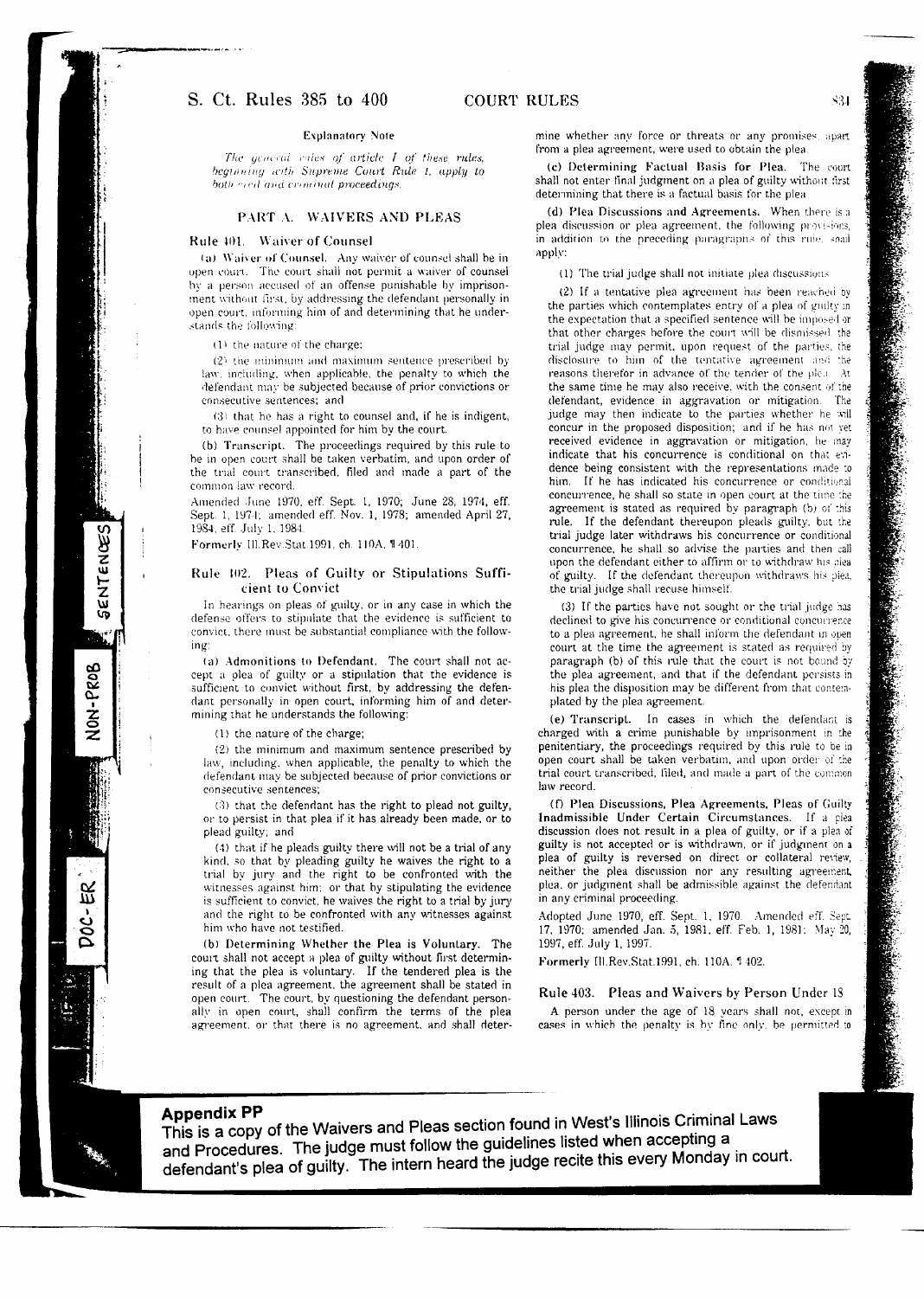## 834

; promises, apart the plea

**1998** 

Piea. The court milty without first the plea.

When there is a llowing provisions, of this rule, shall

## ea discussions.

been reached by a plea of guilty in will be imposed or be dismissed, the of the parties, the greement and the er of the plea. At the consent of the mitigation. The s whether he will d if he has not yet nitigation, he may tional on that evisentations made to mee or conditional jurt at the time the ragraph (b) of this ids guilty, but the ence or conditional rties and then call ) withdraw his plea vithdraws his plea,

the trial judge has itional concurrence defendant in open led as required by rt is not bound by fendant persists in from that contem-

the defendant is prisonment in the this rule to be in upon order of the art of the common

, Pleas of Guilty nces. If a plea ty, or if a plea of if indement on a collateral review. ilting agreement, ist the defendant

nended eff. Sept. 1, 1981: May 20,

#### son Under 18

Il not, except in be permitted to

## 835

enter a plea of guilty or to waive trial by jury, unless he is represented by counsel in open court.

**COURT RULES** 

Adopted June 1970, eff. Sept. 1, 1970. Amended Aug. 9, 1983, eff. Oct. 1, 1983.

Formerly Ill.Rev.Stat.1991, ch. 110A, 1403.

### Rules 404 to 410. Reserved

## PART B. DISCOVERY

#### REVISED RULES AS TO DISCOVERY IN CRIMINAL CASES

**ORDER ADOPTING SUPREME COURT RULES FOR DISCOVERY** AND PROCEDURE BEFORE TRIAL IN CRIMINAL CASES

Rules 411-415 are adopted effective October 1, 1971. The committee comments to these rules are ordered filed. These rules govern all further proceedings in cases then pending, except when, in the opinion of the trial, Appellate or Supreme Court, the application of the new rules in a particular case then pending would not be feasible or would work an injustice, in which case former procedures apply.

Present Rule 411 (Voir Dire Examination) and present Rule 412 (Opening Statements) are redesignated Rules 431 and 432, respectively. Rules 416 through 430 and Rules 433 through 450 remain reserved.

## Rule 411. Applicability of Discovery Rules

These rules shall be applied in all criminal cases wherein the accused is charged with an offense for which, upon conviction, he might be imprisoned in the penitentiary. They shall become applicable following indictment or information and shall not be operative prior to or in the course of any preliminary hearing.

Adopted eff. Oct. 1, 1971.

Formerly Ill.Rev.Stat.1991, ch. 110A, 1411.

#### Rule 412. Disclosure to Accused

(a) Except as is otherwise provided in these rules as to matters not subject to disclosure and protective orders, the State shall, upon written motion of defense counsel, disclose to defense counsel the following material and information within its possession or control:

(i) the names and last known addresses of persons whom the State intends to call as witnesses, together with their relevant written or recorded statements, memoranda containing substantially verbatim reports of their oral statements, and a list of memoranda reporting or summarizing their oral statements. Upon written motion of defense counsel memoranda reporting or summarizing oral statements shall be examined by the court in camera and if found to be substantially verbatim reports of oral statements shall be disclosed to defense counsel;

(ii) any written or recorded statements and the substance of any oral statements made by the accused or by a codefendant, and a list of witnesses to the making and acknowledgment of such statements;

(iii) a transcript of those portions of grand jury minutes containing testimony of the accused and relevant testimony of persons whom the prosecuting attorney intends to call as witnesses at the hearing or trial;

(iv) any reports or statements of experts, made in connection with the particular case, including results of physical or mental examinations and of scientific tests, experiments, or comparisons, and a statement of qualifications of the expert:

(v) any books, papers, documents, photographs or tangible objects which the prosecuting attorney intends to use in the hearing or trial or which were obtained from or belong to the accused; and

(vi) any record of prior criminal convictions, which may be used for impeachment, of persons whom the State intends to call as witnesses at the hearing or trial.

If the State has obtained from the defendant pursuant to Rule 413(d) information regarding defenses the defendant intends to make, it shall provide to defendant not less than 7 days before the date set for the hearing or trial, or at such other time as the court may direct, the names and addresses of witnesses the state intends to call in rebuttal, together with the information required to be disclosed in connection with other witnesses by subdivisions (i), (iii) and (vi), above, and a specific statement as to the substance of the testimony such witnesses will give at the trial of the cause.

(b) The State shall inform defense counsel if there has been any electronic surveillance (including wiretapping) of conversations to which the accused was a party, or of his premises.

(c) Except as is otherwise provided in these rules as to protective orders, the State shall disclose to defense counsel any material or information within its possession or control which tends to negate the guilt of the accused as to the offense charged or would tend to reduce his punishment therefor.

(d) The State shall perform its obligations under this rule as soon as practicable following the filing of a motion by defense counsel.

(e) The State may perform these obligations in any manner mutually agreeable to itself and defense counsel or by:

(i) notifying defense counsel that material and information, described in general terms, may be inspected, obtained, tested, copied, or photographed, during specified reasonable times; and

(ii) making available to defense counsel at the time specified such materials and information, and suitable facilities or other arrangements for inspection, testing, copying and photographing of such material and information.

(f) The State should ensure that a flow of information is maintained between the various investigative personnel and its office sufficient to place within its possession or control all material and information relevant to the accused and the offense charged.

(g) Upon defense counsel's request and designation of material or information which would be discoverable if in the possession or control of the State, and which is in the possession or control of other governmental personnel, the State shall use diligent good faith efforts to cause such material to be made available to defense counsel: and if the State's efforts are unsuccessful and such material or other governmental personnel are subject to the jurisdiction of the court, the court shall issue suitable subpoenas or orders to cause such material to be made available to defense counsel.

(h) Discretionary disclosures. Upon a showing of materiality to the preparation of the defense, and if the request is reasonable, the court in its discretion may require disclosure to defense counsel of relevant material and information not covered by this rule.

(i) Denial of disclosure. The court may deny disclosure authorized by this rule and Rule 413 if it finds that there is substantial risk to any person of physical harm, intimidation,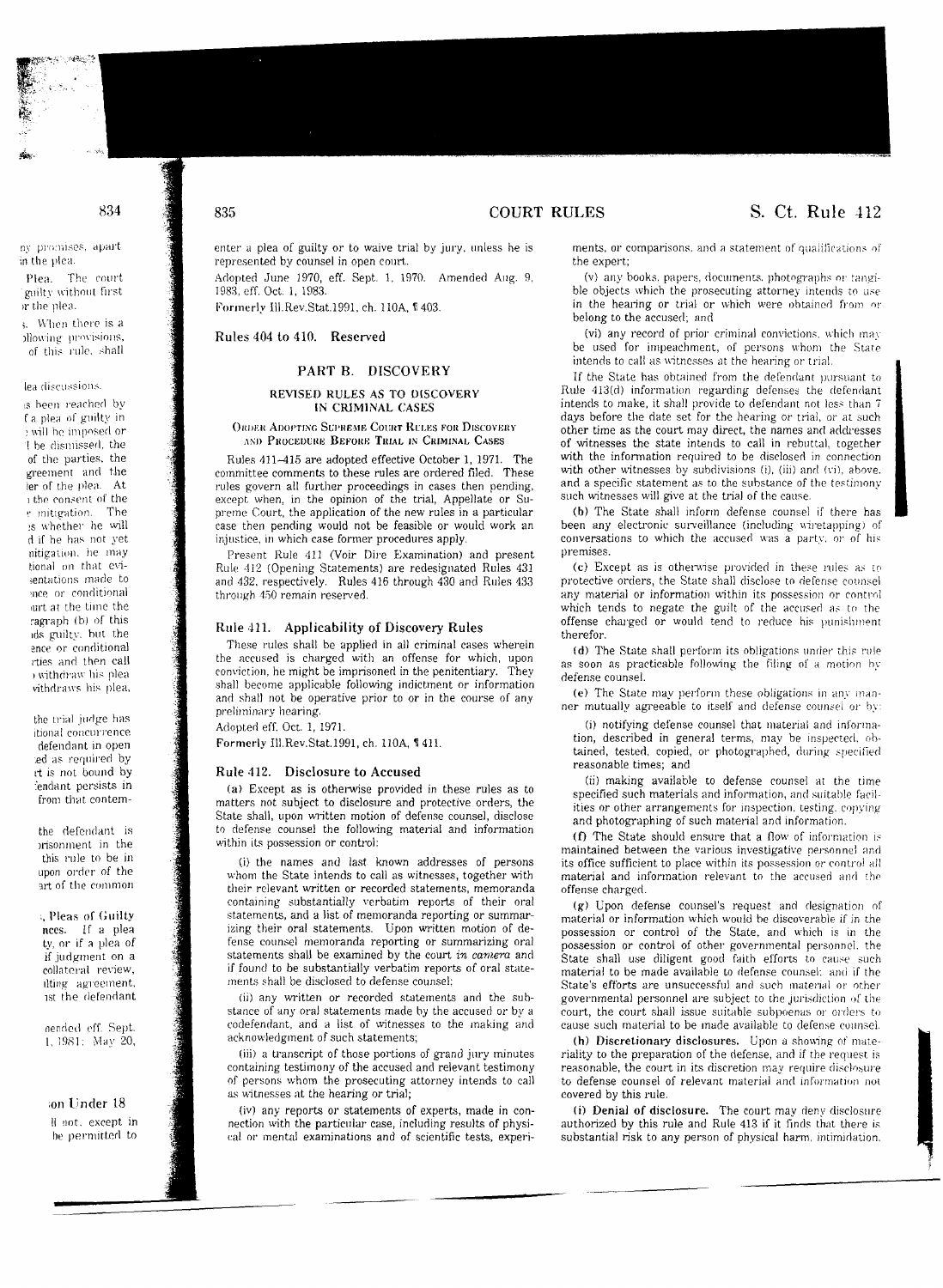Appendix QQ . This is information for the Probation Department of the Cook County Juvenlie Court. The Defender Office frequently works with the Juvenile Court and its probation officers.

## CIRCUIT COURT OF COOK COUNTY JUVENILE PROBATION DEPARTMENT FACT SHEET

POSITION: PROBATION OFFICER MINIMUM REQUIREMENT: U.S. Citizen Bachelor's Degree

STARTING SALARY:

INSURANCE BENEFITS:

\$35,345.00 Annually

Medical-Dental-Vision

Life Insurance Equal to Annual Salary

Sick Leave, Vacation Personal Days

TRAINING:

Each newly hired probation officer begins with an eight week course during which an actual case (s) including fieldwork, paper work, and court presentations.

The application process involves two steps.

- 1) Application for state eligibility<br>2) Application for position of probat
- Application for position of probation officer to selected county

For further information and applications contact the Cook County Juvenile Probation Department Personnel Office at 312-433-6631.

RMG/dmg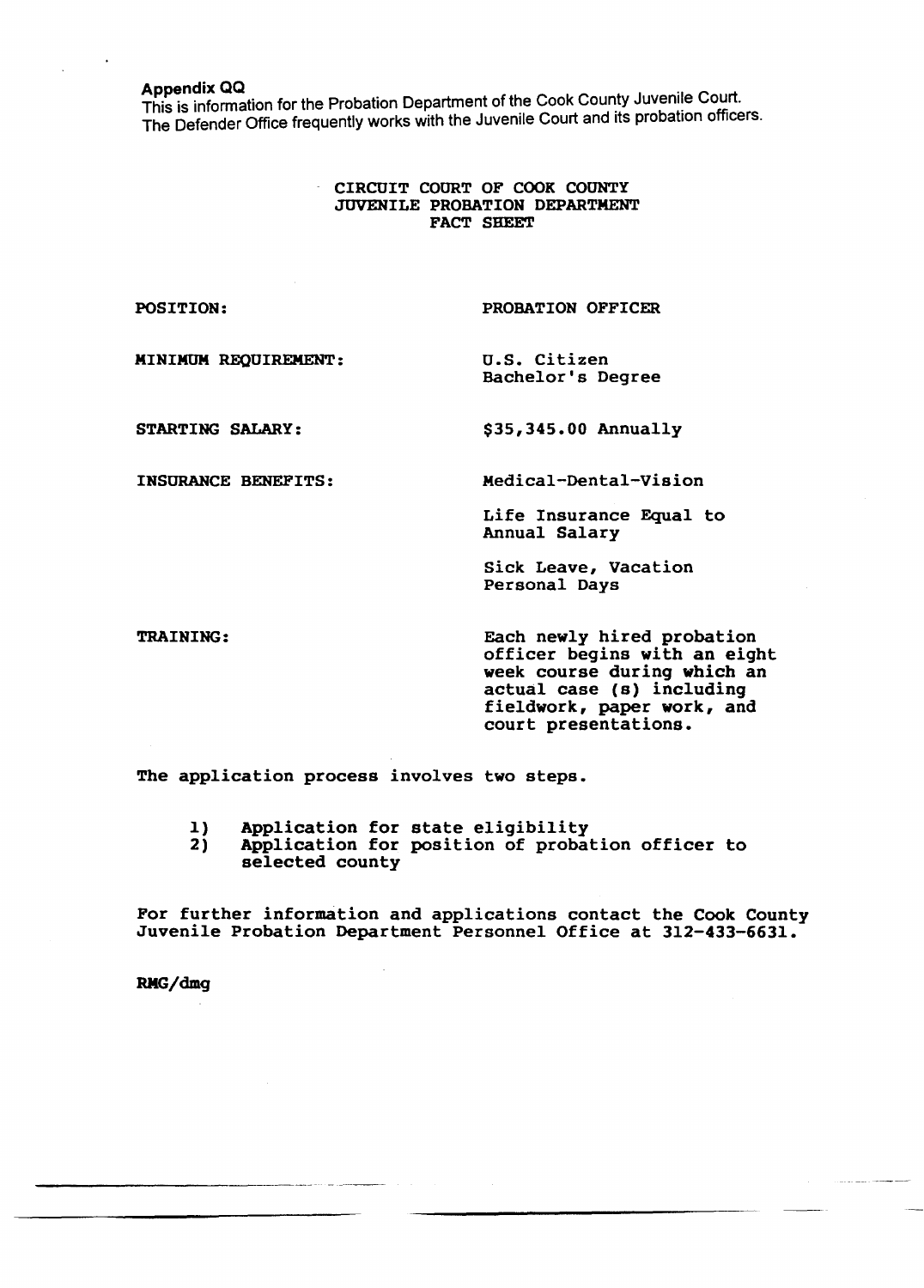## COOK COUNTY JUVENILE PROBATION

..

## INTERNSHIP PROGRAM

As the beed to expose students to practical learning experiences in the juvenile justice field became evident, colleges and universities began introducing the field practicum concept and many requests for placement at the Juvenile Court were received in early 1974. Although we had been providing training opportunities and orientation to a few schools and universities over the years, the requests increased to the point that at one time or other we were serving as many as eighteen colleges and universities around the state with one or two out-of-state schools. We were soon forced to develop a structured program, utilizing our regular staff as an assist and courtesy to the colleges and universities.

Internships vary from two to three months; field work placements may extend as long as one year. The time spent may also vary from two to five days a week. The desirable and practical model is two days a week; for example, Tuesday and<br>Thursday: Wednesday and Friday, or Monday and Wednesday, rather Wednesday and Friday, or Monday and Wednesday, rather than two days together. The school and student are expected to work out the number of semester and clock hours needed, the days needed to cover those hours, the preferred days for the internship, and complete the application. The request for a placement must be made by the student. A personal interview with the student follows the written application. Other items that must accompany the application include: resume, recent transcripts and a letter of recommendation from the faculty advisor or field work coordinator.

The initial orientation to the court structure and processes and the auxiliary services located in the Court Building are provided by the Training Division in a group or individually, depending on the number of interns entering at the same time. The interns will then be placed in a field unit under a supervisor, who plans for him/her with the help of members of the unit. Active participation of the intern in working on cases, visiting families in the home, children in detention or other placements and visiting community agencies will depend largely on the length of time the student is at the Court, his/her performance and availability, as well as where we are able to place the intern. We try to place interns in an area requiring the least traveling time and where caseloads and staff are consistent with internship activities.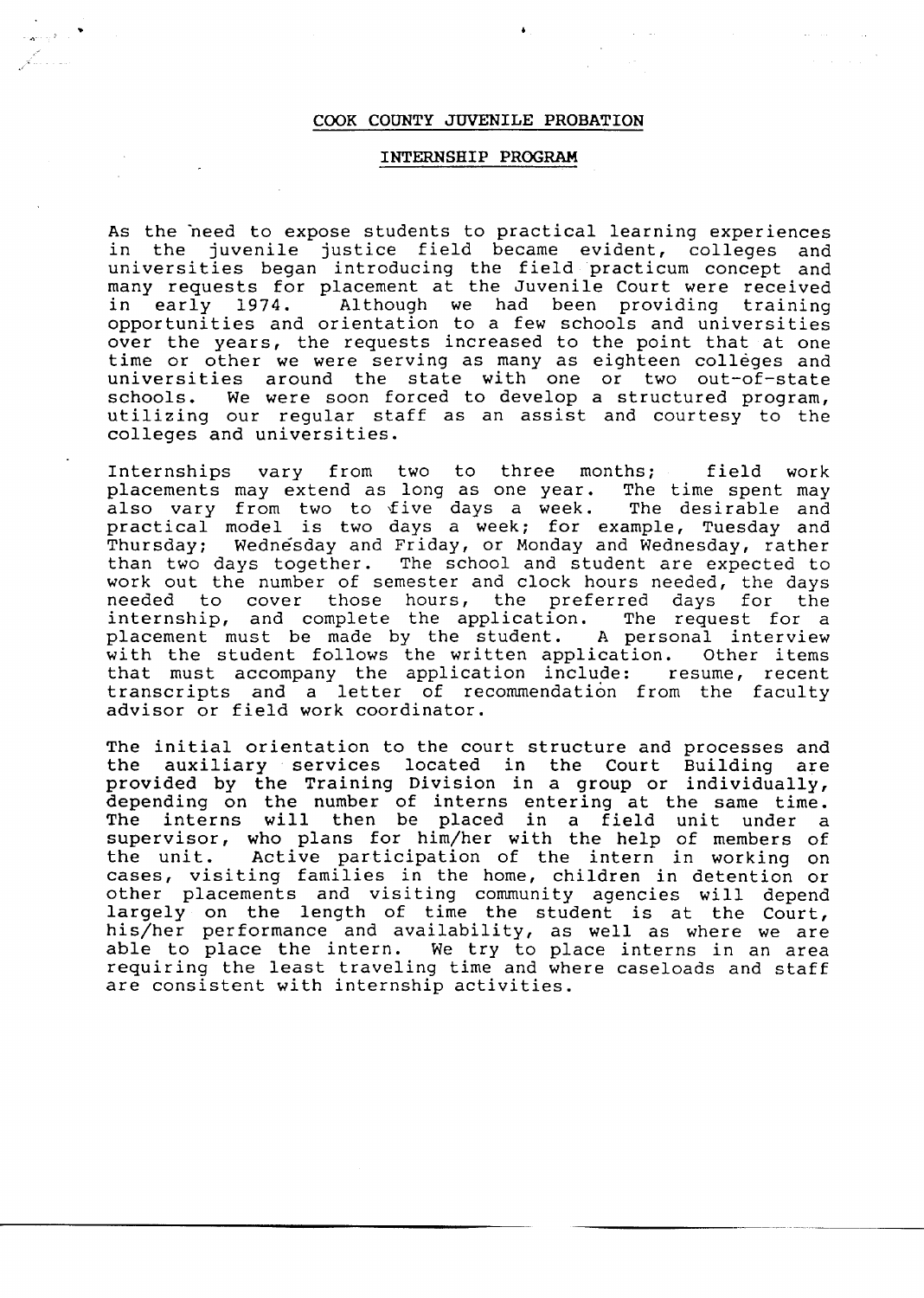Appendix RR<br>This chart shows where the intern spent her time.





**Time Chart**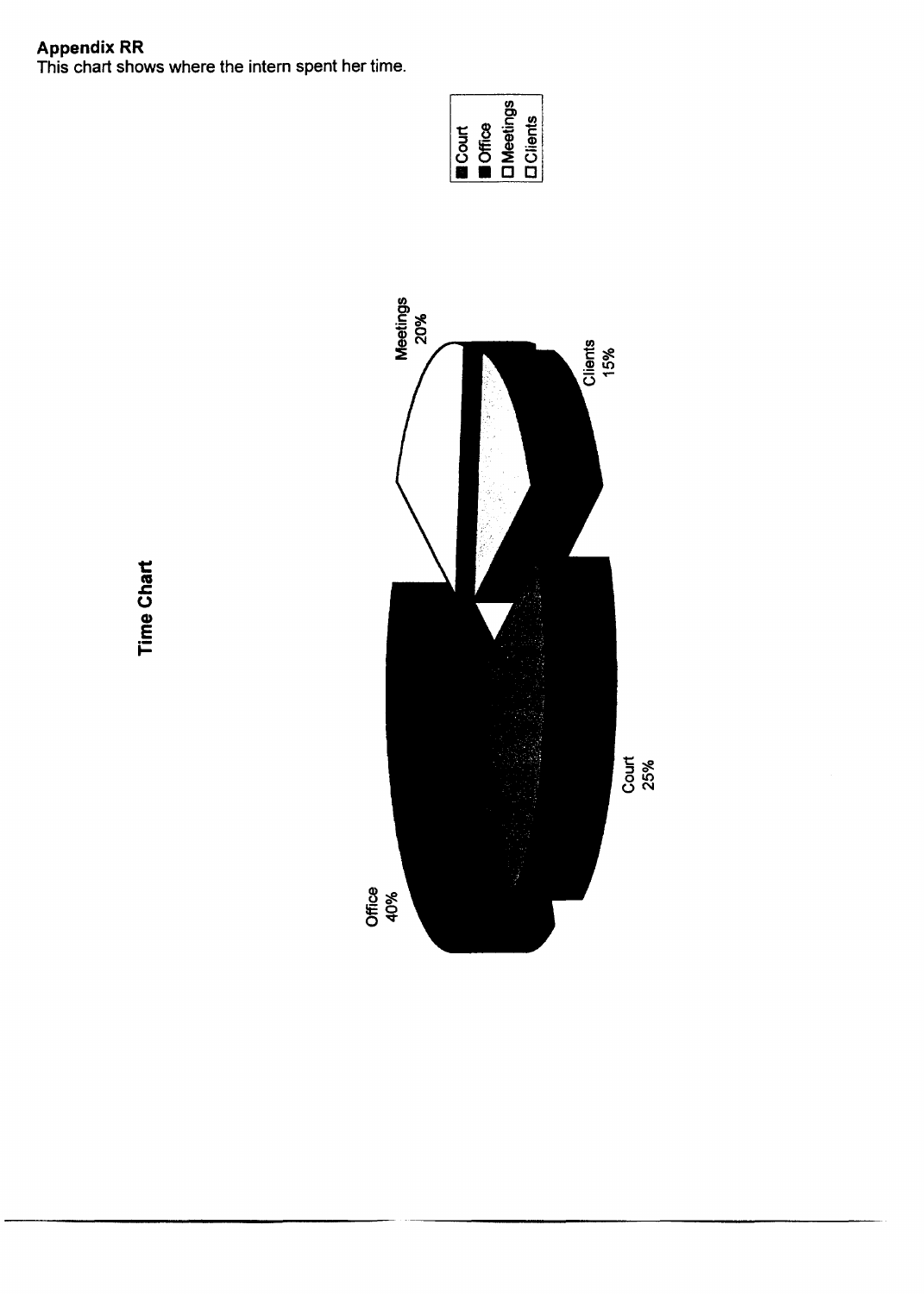# **Appendix SS**

This is an evaluation of the intern by the staff at ECDO.

# Appendix E

| Evaluation of Student in Internship Program |  |
|---------------------------------------------|--|
|---------------------------------------------|--|

| Name of Student Anne Palubicki            |
|-------------------------------------------|
| Agency Evanston Community Defender Office |
| Supervisor Naveen Kim / Robert Roy        |
| Date $7.19.01$                            |

I. Description of assignments: Please indicate as specifically as possible the kind and type of work the intern was assigned.

Observed court heavings; observed client interviews in the office, in the field, and in the quvenile detention facility; attended<br>chila & Adelesceut local area network meetings, researched<br>legislative reform process; updated social work service provider contact files: prepared and served subpoenas; answered telephones.

II. Relationships: Evaluate the student in the following areas and indicate both strengths and weaknesses as well as signs of growth you may have observed.

a. Relationships with staff (ability to work with and learn from staff) Excellent relationship with staff

b. Ability to use supervision (seeks and uses help, accepts criticism)

Anne was receptive to feedback and any criticism.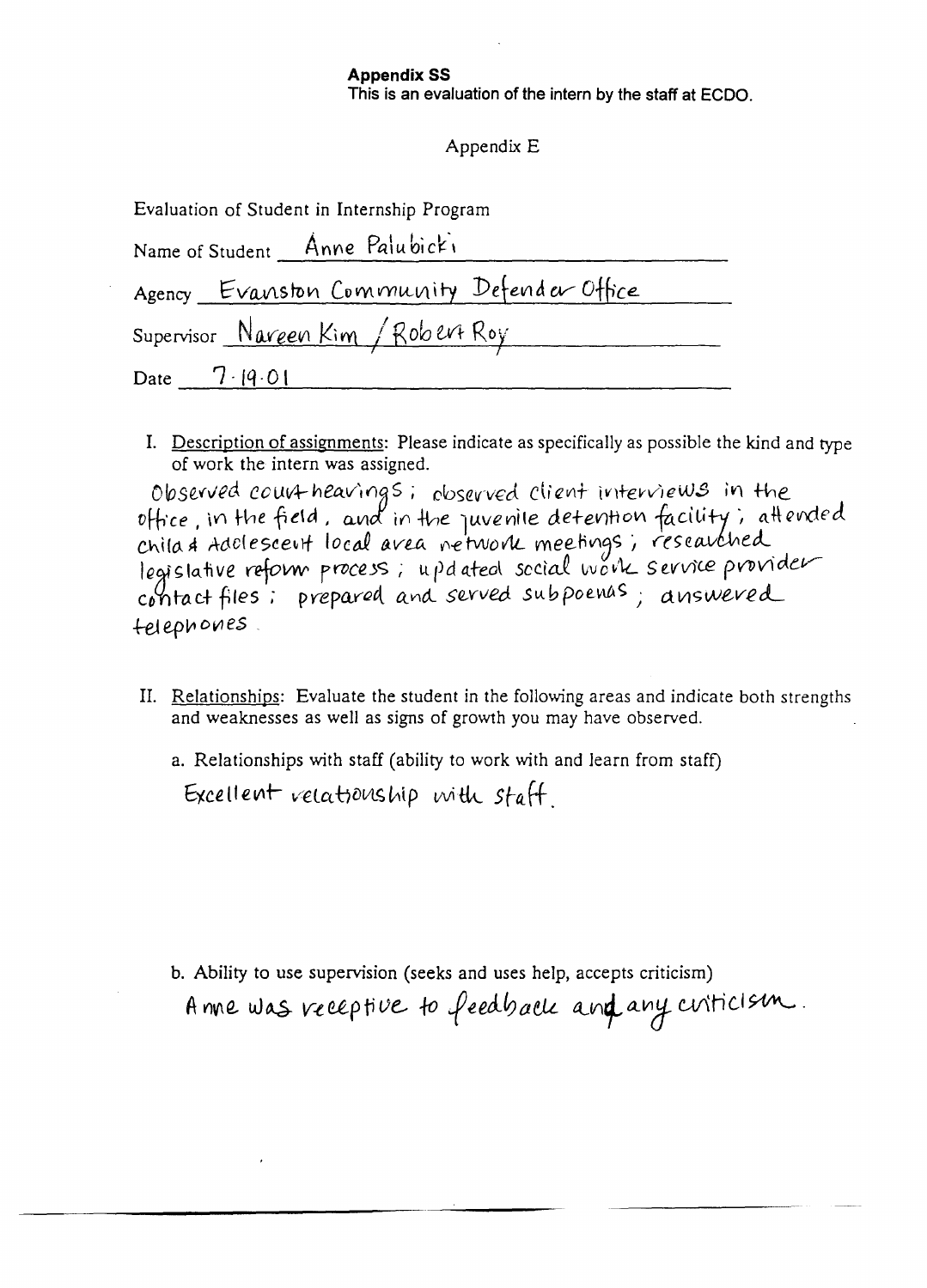c. How does the intern relate to other people (clients, groups, interviews or conversations, professionals or non-professionals)?

Anne was always very professional and worked well with a wide variety of people.

d. How do you perceive the student on such characteristics as motivation. dependability, and ability to adjust to changes?

Anne is clearly very motivated to learn and grow. She<br>was extremely dependable and was able to be flexible<br>according to the needs of our office.

- III. Personal qualities: Indicate both strengths and weaknesses as well as signs of growth by the student during the time they have been with you.
	- a. Sense of responsibility (ability to organize and carry out tasks)

Excellent

b. Poise and stability Anne's poise and stability for a junior in college Veserved demeanor. c. Initiative

 $\beta$  to d

d. Awareness of self and sensitivity to others

Anne was sensitive in her interaction with our clients, as was demonstrated by her work with several handicapped individuals. She is prefessional, yet in<br>Some civournstances reserved and somewhat shy.<br>Hiwever, during the course of her internship she showed grow th and maturity in this area.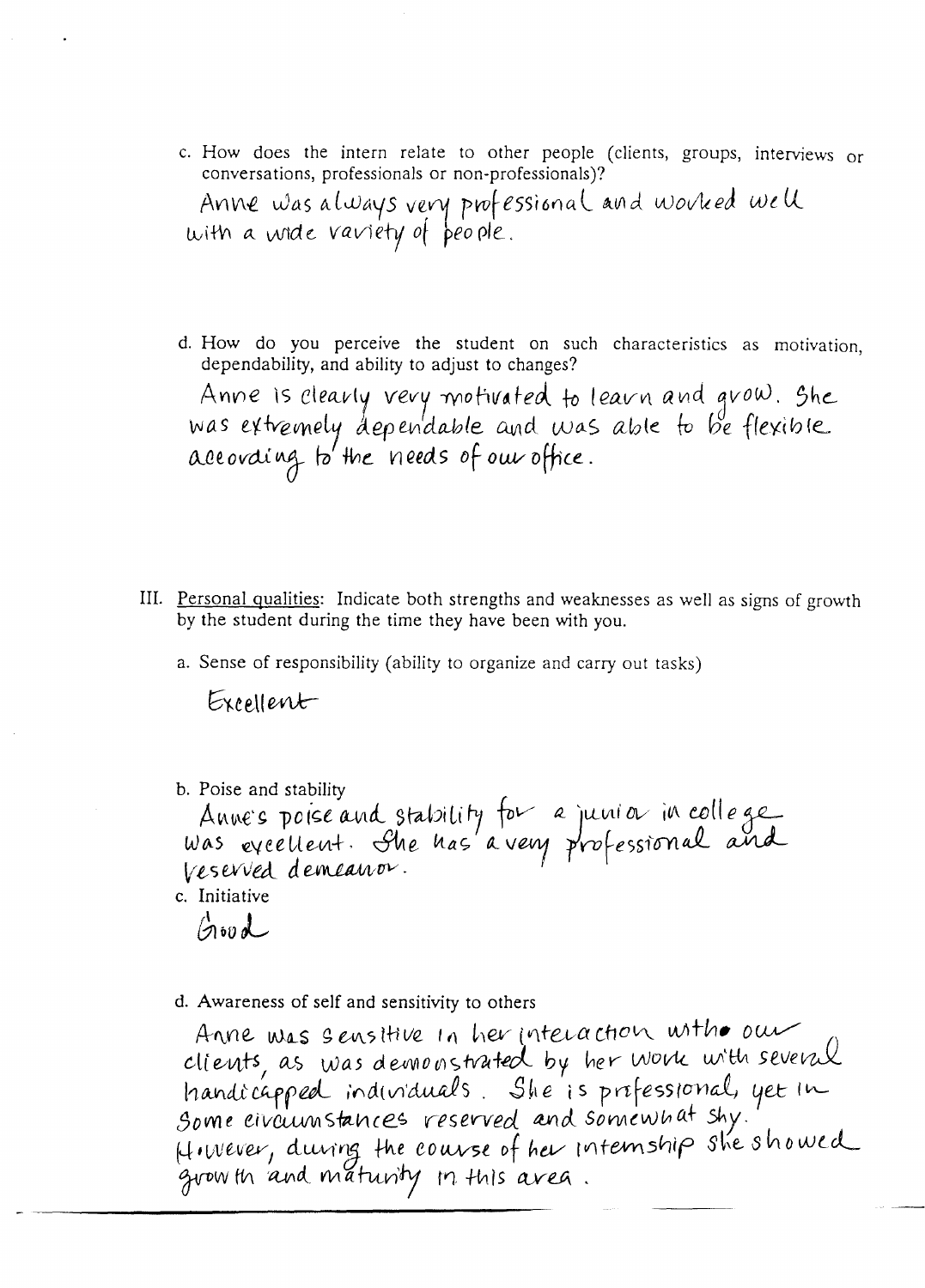IV. Growth:

a. Adjustment of student to the agency in terms of understanding structure, organization, administration and services.

Anne worlied hard to understand and adjust to the idiosyncrades of our cigarization, the personalities of fine people in It, as well as the people we serve. She has fic people in it , we went as the people of so ~tetov. *U* 0

- v. Mark the blank which best describes the student's work performance.
	- a. Willingness to accept supervisor's feedback and benefit from it:
- Student actively sought my feedback and showed a capacity to incorporate it into job performance.
- Student sought feedback, but sometimes showed little ability to incorporate it into job performance.
- Student did not seek feedback, but listened and incorporated it into performance after it was offered.
	- Student did not seek feedback and sometimes failed to incorporate it into job performance when it was offered.
- I have insufficient basis for evaluation.
	- b. Willingness to take initiative:

/

- Student frequently voluntarily took on tasks or responsibilities not specifically assigned.
	- Student sometimes voluntarily took on tasks or responsibilities not specifically assigned.
- Student seldom took on tasks or responsibilities unless they were specifically assigned.
- I have insufficient basis for evaluation.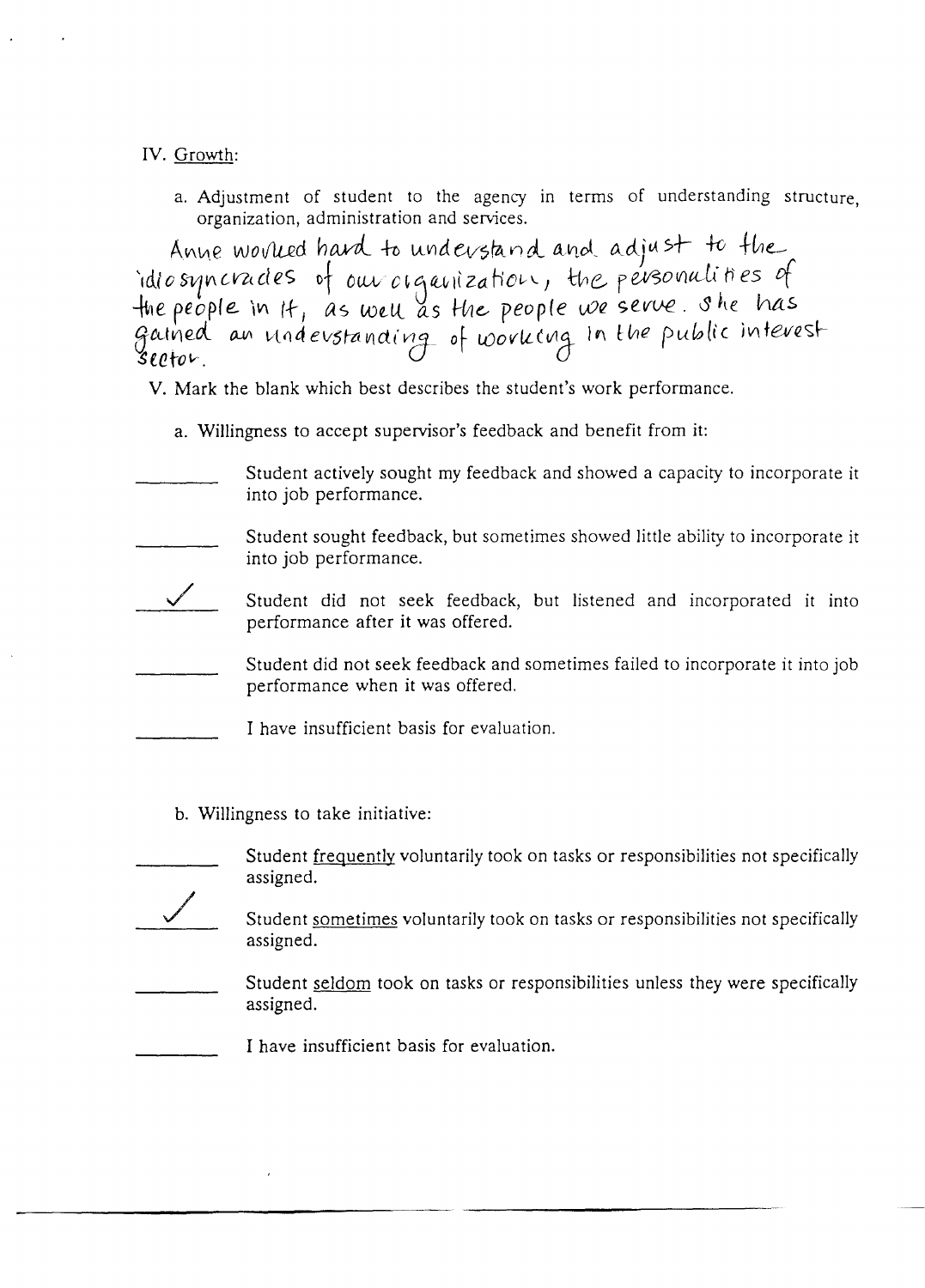- c. Overall quality of written work:
- Consistently excellent
- Consistently above average
- Above average  $\mathcal{L}$
- Below average
- **South Strain Strain Strain Strain Strain Strain Strain Strain Strain Strain Strain Strain Strain Strain Strain** I have insufficient basis for evaluation.
	- d. Overall quality of interaction with clients:
- Consistently showed a high degree of sensitivity to clients and purposefulness when interacting with clients.
- ./ Was frequently able to demonstrate sensitivity to clients through appropriate interactions with them.
- Often had difficulty being at ease with clients and sometimes failed to interact appropriately with them.
	- I have insufficient basis for evaluation.
	- e. Demonstration of professional approach to job performance:
- Consistently demonstrated a high degree of professionalism in attitude and behavior.
- Frequently demonstrated professionalism in attitude and behavior.
- Seldom demonstrated professionalism in attitude and behavior.
- I have insufficient basis for evaluation.